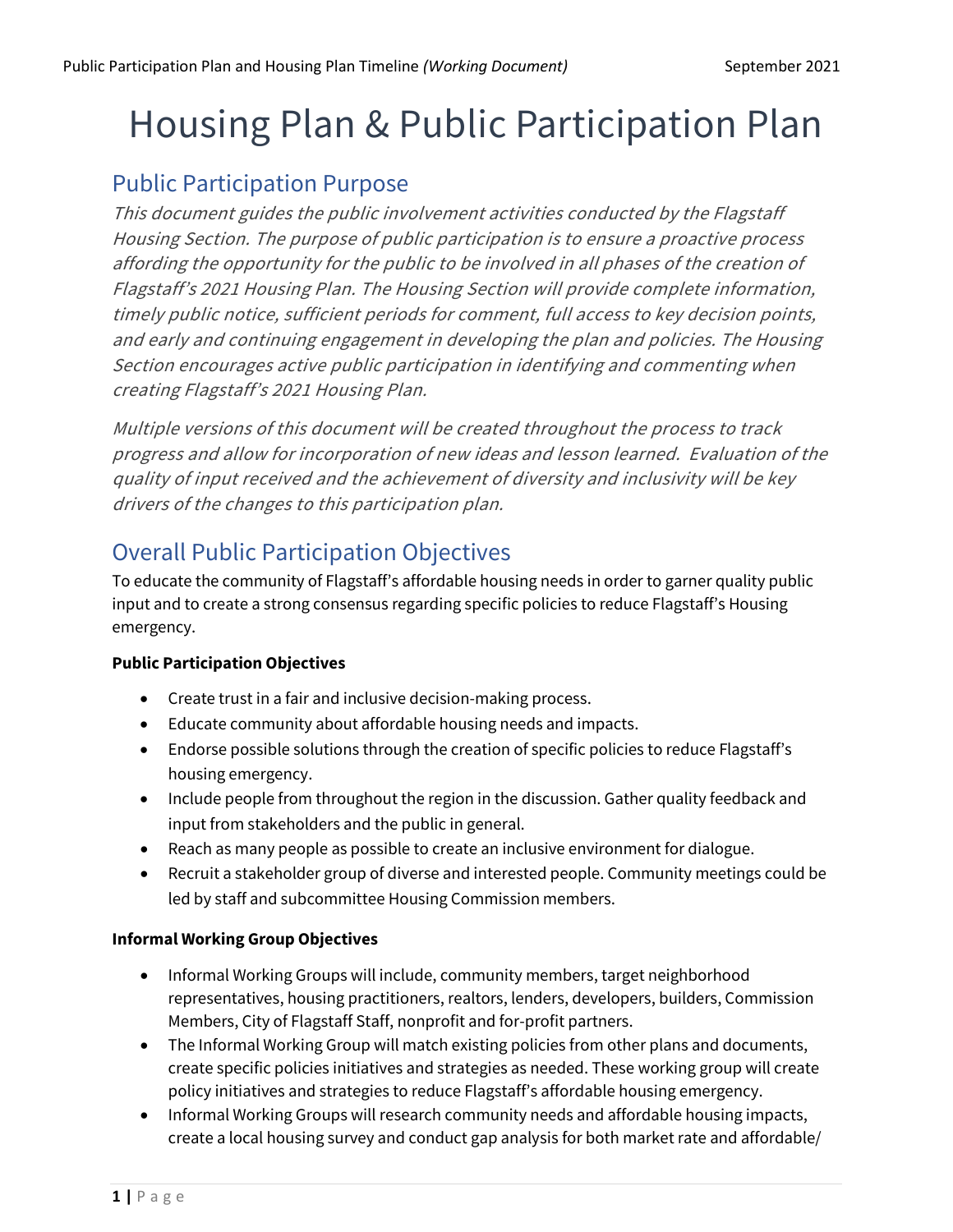subsidized housing in Flagstaff. This information will assist with the creating of the 10 Year Housing Plan.

#### **Community Outreach Communication Objectives**

- Educate the community regarding Flagstaff's affordable housing needs.
- Involve community in the prioritization of policy initiatives and strategies to reduce Flagstaff's Housing emergency.
- Engage the community members in the draft 10-year housing plan and seek endorsement for the final document.
- Create a clear understanding of policy implementation. Some policy initiatives and strategies will be easier to accomplish than others. For example, many policies will require public and private partnerships and/ or possibly a dedicated affordable housing funding source. Some may need Council action.

#### **Establish Stakeholders List**

- o As appropriate, utilize the 2018 Housing Bond Outreach Stakeholders List
- o Internal City Departments and Leadership
- o Other City Commissions
- o Realtors and Lenders
- o Developers/Builders
- o Neighborhoods
- o Community members
- o Current and future beneficiaries
- o Nonprofit organizations
- Evaluation:
	- o Have we reached the right people?
	- o Have we created an expectation of inclusivity and emotional safety for all participants?
	- o Do we have consensus that the process going forward is clear and fair?
	- o If the answer to a, b, or c is no, what do we need to do to achieve these objectives?

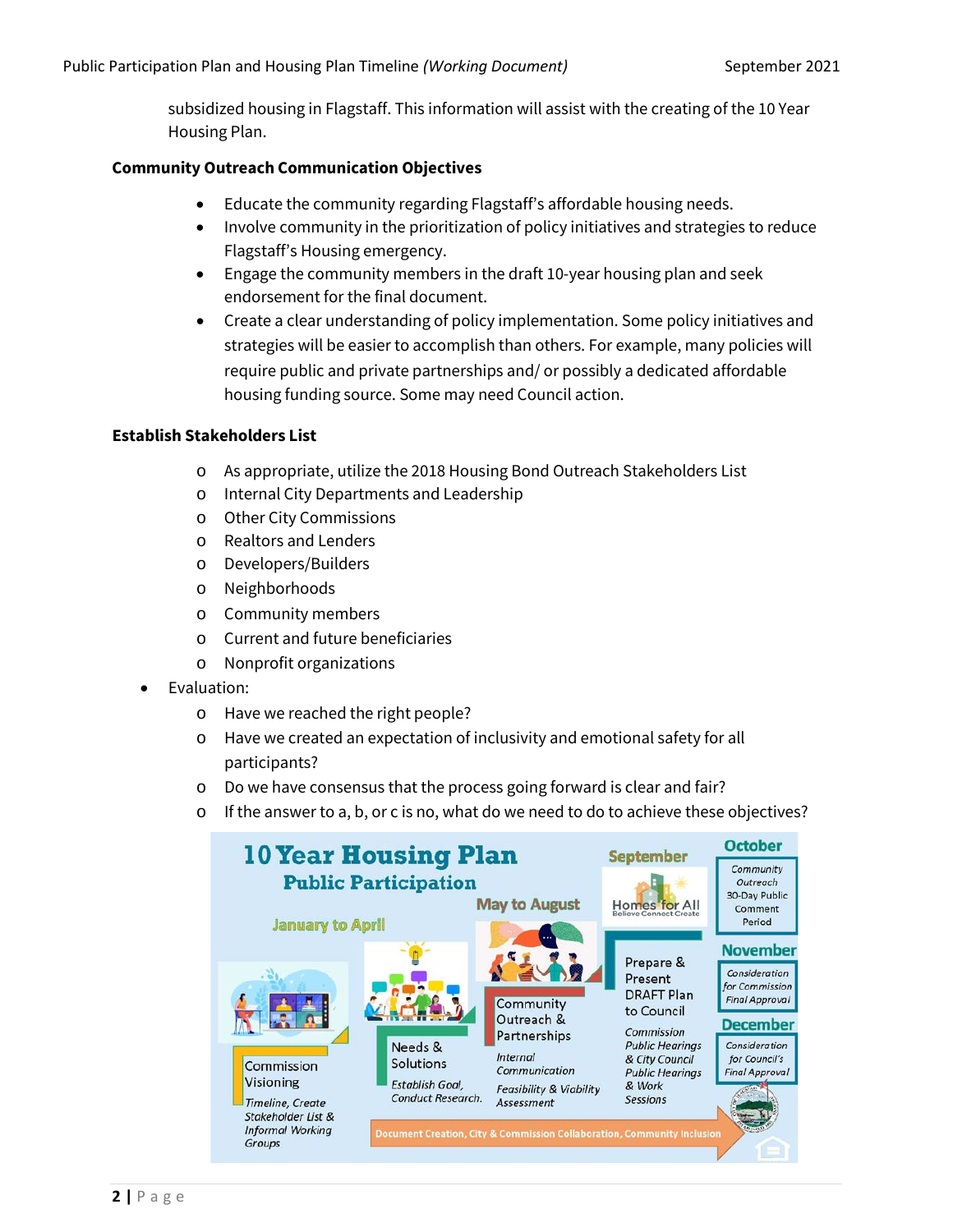#### **Advertising Public Participation**

- Coconino County Continuum of Care listserv
- Community Forum
- Local Housing Survey
- Email project notifications to stakeholders list
- Facebook post
- Daily Sun
- Press Release and media outreach with newspaper and radio
- Community Newsletters

# Housing Plan & Timeline

## Housing Plan Purpose

Affordable, accessible and decent housing is of critical importance to a community's health and viability. The Housing Plan will consolidate existing housing documents and augment with an additional planning effort to create a 10-year plan that seeks to define the housing emergency in Flagstaff and to provide policies and strategies to reduce the emergency. The Housing Plan will help identify needs, create an existing list of affordable housing, identify the affordable housing units underway, engage partners, and compile research on best practices. Altogether, these components will help identify specific policy initiatives and strategies that can be implemented within our community to substantially increase the number of affordable housing units and to provide housing subsidizes to low- and moderate-income residents. As the City implements the Flagstaff's 2021 10 Year Housing Plan, the goal is to substantially increase the number of available and affordable housing options for all Flagstaff residents at all income levels.

#### Housing Plan Goals

- Identify Affordable Housing Need (Goal) **Reduce the current affordable housing need in our community by half over the next ten years.**
	- o Element one: Create or preserve 7,976 units by 2031 with a minimum of 10% affordable to increase the overall supply of market rate, workforce and affordable housing occupied by local residents.
	- o Element two: Impact 6000 low to moderate Flagstaff residents through a combination of unit creation or subsidy provision

# City of Flagstaff Funding and Planning Documents

- 2021 Consolidated Plan
- 2021 Analysis of Impediments
- Housing Authority (5 yr. & Annual Plan)
- City of Flagstaff Regional Plan
- 2018 Bond Survey
- Climate Action and Adaptation Plan
- Neighborhood Plans (La Plaza Vieja, Southside)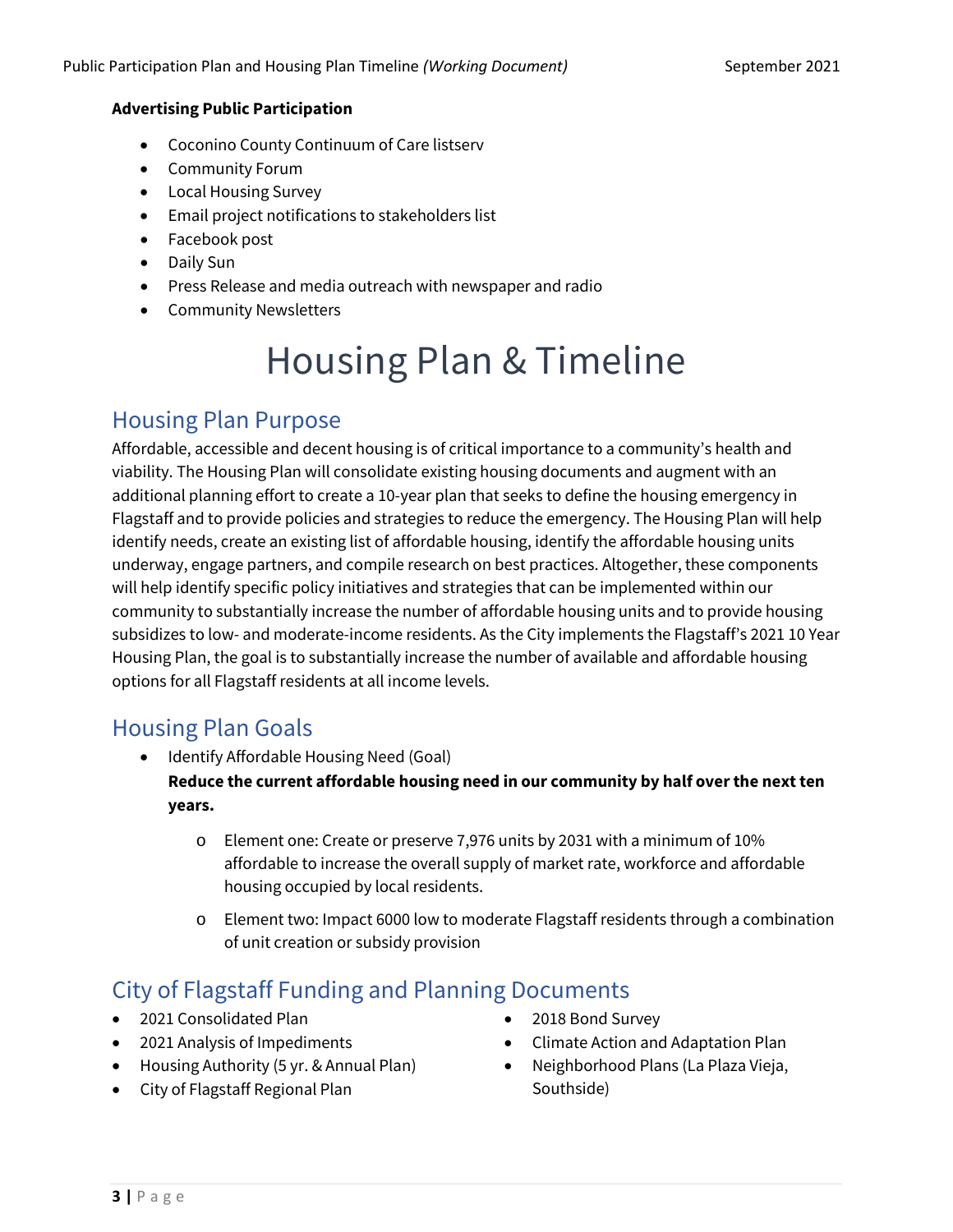# Other Community Documents

- Flagstaff's Lived Black Experience: A Forgotten People Forging a Path Forward
- 2017 Housing Attainability for the Flagstaff Workforce (ECONA)
- Housing Phoenix Plan
- 2021 Community Needs Assessment, Coconino County, AZ
- ADOH at a glance
- Best Practice Toolkit for Municipalities, for Increasing the Supply of Affordable Housing in Arizona

## Step 1: Commission Visioning

The first Commission Visioning Meeting will be held on January 28, 2021. The purpose of the meeting is to:

- 1. Building Relationships and Inclusive Dialogue.
- 2. Approve Timeline for the creation of the plan.
- 3. Create Informal Working Groups (Groups will include Commissioners, City Staff, Community Members)
	- 1. Policy Working Group
	- 2. Affordable Housing Gap Analysis
	- 3. Connection between health and affordable housing
	- 4. Connection between housing and sustainability
	- 5. Neighborhood Context Redlining, Historical data, Generational Wealth
	- 6. Zoning and Land Use

# Step 2: Conduct Research, Establish Community Needs & Create Policies

- 1. Combine information from other plans and documents
	- a. Refer to City of Flagstaff Funding and Planning Documents and other community documents (above)
- 2. Develop stakeholders list
	- a. Internal
	- b. External
	- c. Community survey for residents to sign up for updates
- 3. Develop a list of existing affordable housing already available (appendix to update annually)
	- a. Identify Existing City Owned/Restricted Affordable Housing:
	- b. Obtain information from outside agencies:
		- 1. Arizona Department of Housing (LIHTC)
		- 2. Non-Profits –
	- c. Identify affordable housing need separate them from rental to homeownership and focus on the housing continuum.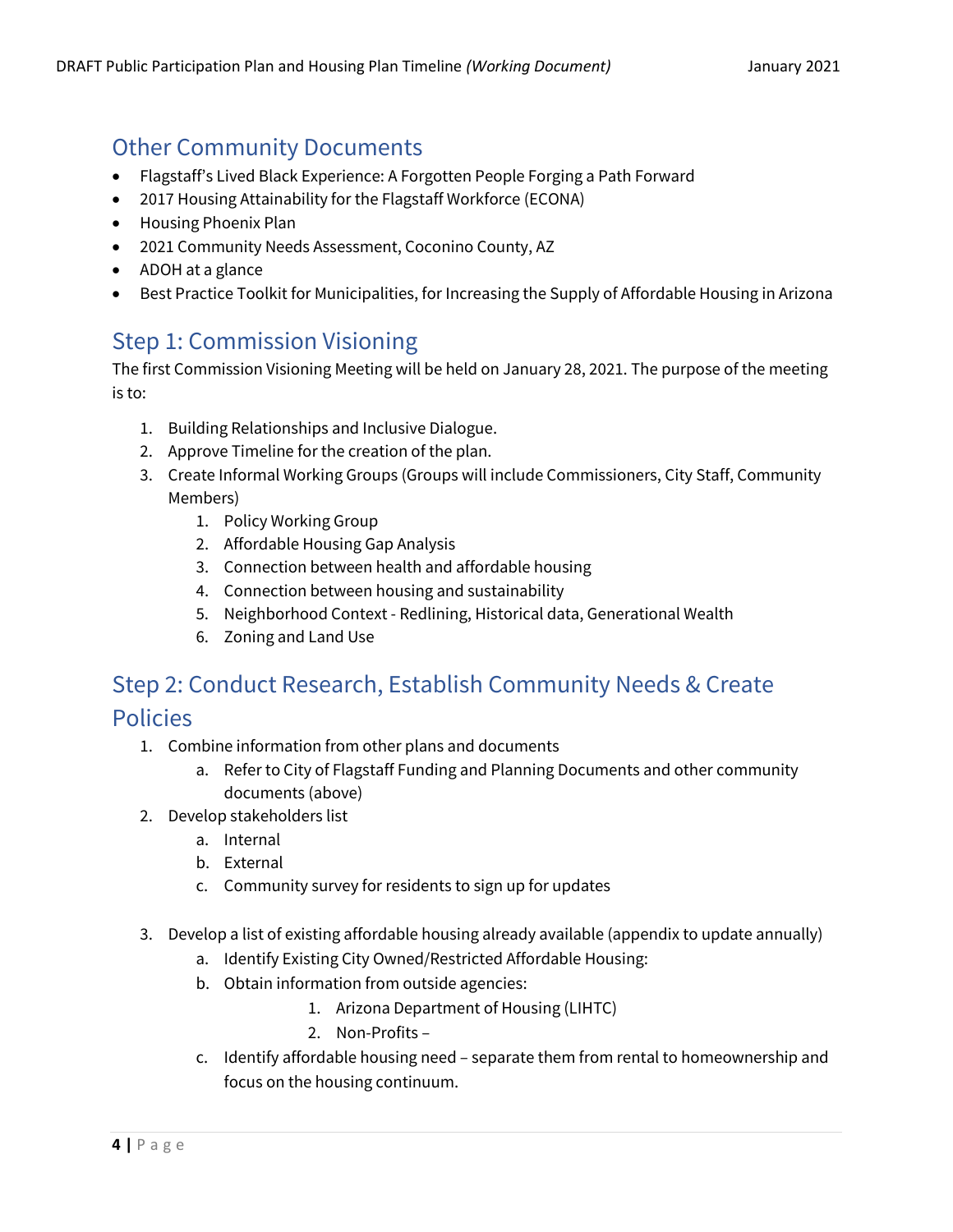- d. Use the following documents to establish need– separate the need from rental to homeownership and focus on the housing continuum.
	- i. Front door numbers (rental)
	- ii. Attainability report (rental)
	- iii. ECONA workforce (rental and ownership)
	- iv. Average first-time homebuyer's data (ownership) –
- e. Identify demographics of need for: (con plan and stakeholders)
	- i. Homeless
	- ii. Special Needs Populations
	- iii. Extremely Low Income (30% of Area Median Income (AMI)
	- iv. Very Low Income (50% of AMI)
	- v. Low Income (80% of AMI)
	- vi. Median Income (100% of AMI)
	- vii. Workforce Housing (80% 120% of AMI)
- 4. Identify housing and homeless activities currently underway (appendix to update annually)
	- a. Obtain list of City projects underway from:
	- b. Obtain list of City projects underway from:
- 5. Create and finalize Affordable Housing Policy Recommendations: Research successful affordable housing programs in other jurisdictions
	- a. Identify similar or exemplary cities/ jurisdictions
	- b. Develop Housing Needs Assessment and Market Analysis and start establishing policies to accomplish the housing goal – Look at 2020 ACS data and compare Flagstaff's Needs Assessment Infographic
	- c. Follow-up with identified cities/jurisdictions
		- i. Discuss policy execution
		- ii. Best practices
		- iii. Opportunities for improvement
	- d. Develop Proposed Policy Recommendations with Housing Commission
		- i. Review proposed policy recommendations with stakeholders.
- 6. Prepare Draft Housing Plan and enter into 30 Day Public Comment Period
	- a. Prioritize Policy Initiatives and Strategies
	- b. Public Outreach Meetings
- 7. Update Draft to Final 10 Year Housing Plan
	- a. Present to Housing Commission for consideration of approval
	- b. Present to City of Flagstaff Council for consideration of approval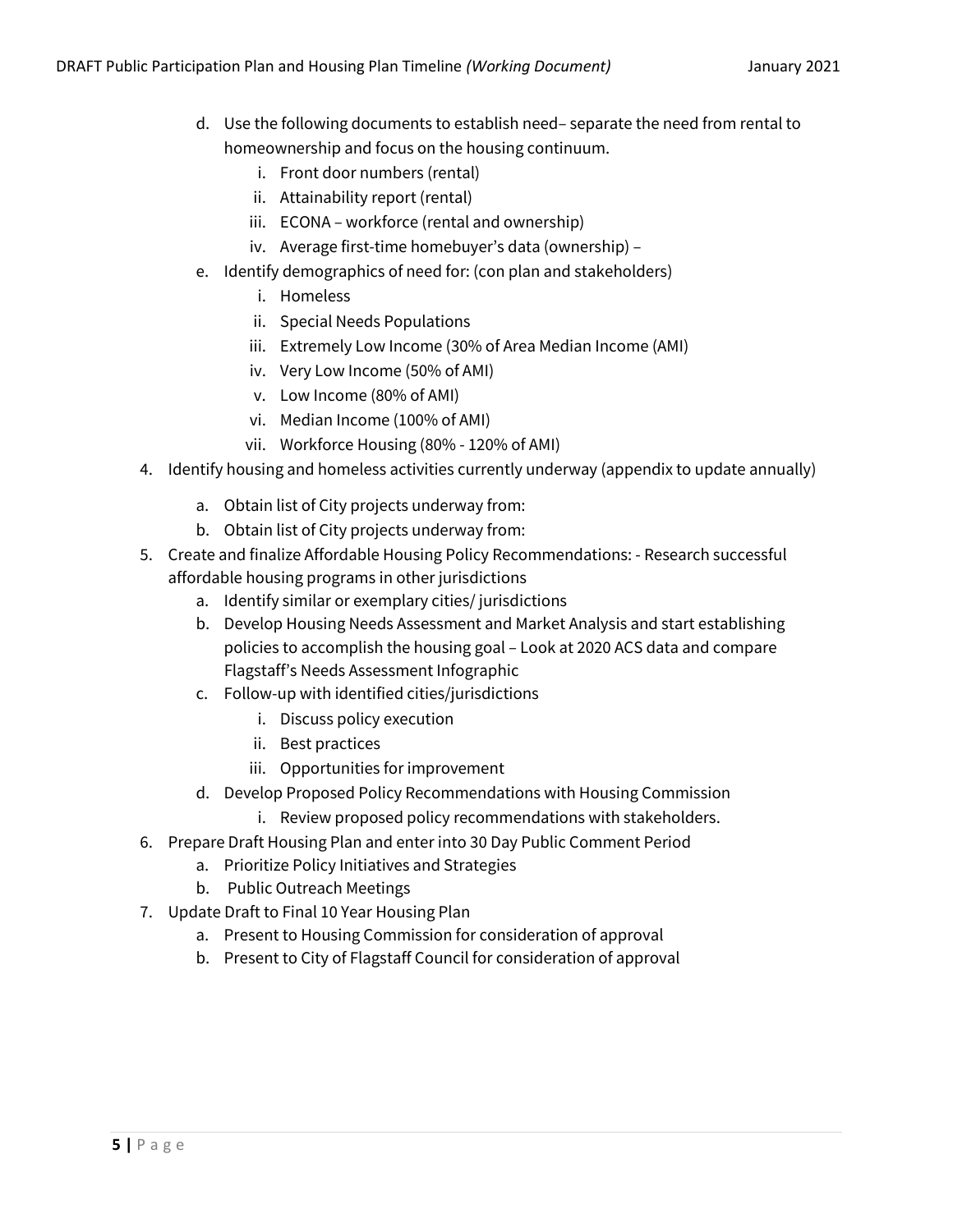# Step 3: Community Outreach & Partnerships - Project Schedule

Public participation and timeline schedule below. Public participation schedule is highlighted orange.

| 1. Commission and Council Meeting                                                            |                                                                                                                                                                                                                                                                                                                                                                      |
|----------------------------------------------------------------------------------------------|----------------------------------------------------------------------------------------------------------------------------------------------------------------------------------------------------------------------------------------------------------------------------------------------------------------------------------------------------------------------|
| January 2021 - February 2021                                                                 | Use data from already created plans - Combine<br>information from other plans and documents                                                                                                                                                                                                                                                                          |
| January 2021 - February 2021                                                                 | Combined goals from other documents - provide to each<br>working group to begin creating policy.                                                                                                                                                                                                                                                                     |
| January 2021 - February 2021                                                                 | Establish Working Groups (WG) with Commission Members<br>WG will discuss staff and community member to<br>attend during first meeting.<br>Refer to WG Objectives<br>$\bullet$<br>Review goals from other document to begin<br>$\bullet$<br>creating policies to reduce the housing<br>emergency<br>Working groups will meet monthly and report<br>back to Commission |
| <b>January - June</b>                                                                        | Informal working groups with commissioners, staff and<br>stakeholders (meetings or as needed)                                                                                                                                                                                                                                                                        |
| <b>January - December</b>                                                                    | <b>Housing Commission Meetings</b>                                                                                                                                                                                                                                                                                                                                   |
| <b>April - June</b>                                                                          | <b>Community Housing Survey</b>                                                                                                                                                                                                                                                                                                                                      |
| July                                                                                         | <b>Update to City Council - Public Meeting</b>                                                                                                                                                                                                                                                                                                                       |
| <b>February</b>                                                                              | Meet with City Leadership/Management Office                                                                                                                                                                                                                                                                                                                          |
| <b>February</b>                                                                              | Provide overview Council on February                                                                                                                                                                                                                                                                                                                                 |
| 2. Create Stakeholder List (internal and external)                                           |                                                                                                                                                                                                                                                                                                                                                                      |
| January 2021 - February 2021                                                                 | Identify external stakeholders - Refer to 2018 Housing<br><b>Bond list</b>                                                                                                                                                                                                                                                                                           |
|                                                                                              | Develop Internal City of Flagstaff Chartering Collaboration<br>List                                                                                                                                                                                                                                                                                                  |
|                                                                                              | Develop project notification email list (ongoing)                                                                                                                                                                                                                                                                                                                    |
| <b>February - August</b>                                                                     | Emails and possible presentation to leadership (ongoing)<br>Invite staff to join Housing Commission Working<br>Group<br>Keep Leadership and staff up to date throughout<br>$\bullet$<br>creation process of the document.                                                                                                                                            |
| 3. Refine the List of Existing Affordable Housing                                            |                                                                                                                                                                                                                                                                                                                                                                      |
|                                                                                              | Have for the Gap Analysis and Housing Needs Working Group                                                                                                                                                                                                                                                                                                            |
| February 2021                                                                                | Refine City Owned/Restricted Affordable Housing                                                                                                                                                                                                                                                                                                                      |
| <b>Identify Affordable Housing Needs</b><br>4.<br><b>Informal Working Groups will assist</b> |                                                                                                                                                                                                                                                                                                                                                                      |
| <b>February 2021- July 2021</b>                                                              | Research waitlists and documents to understand Housing<br>demands, needs and types (rental & homeownership) -<br>Affordable Housing Gap Analysis Working Group<br>Compare Census income data, housing data.                                                                                                                                                          |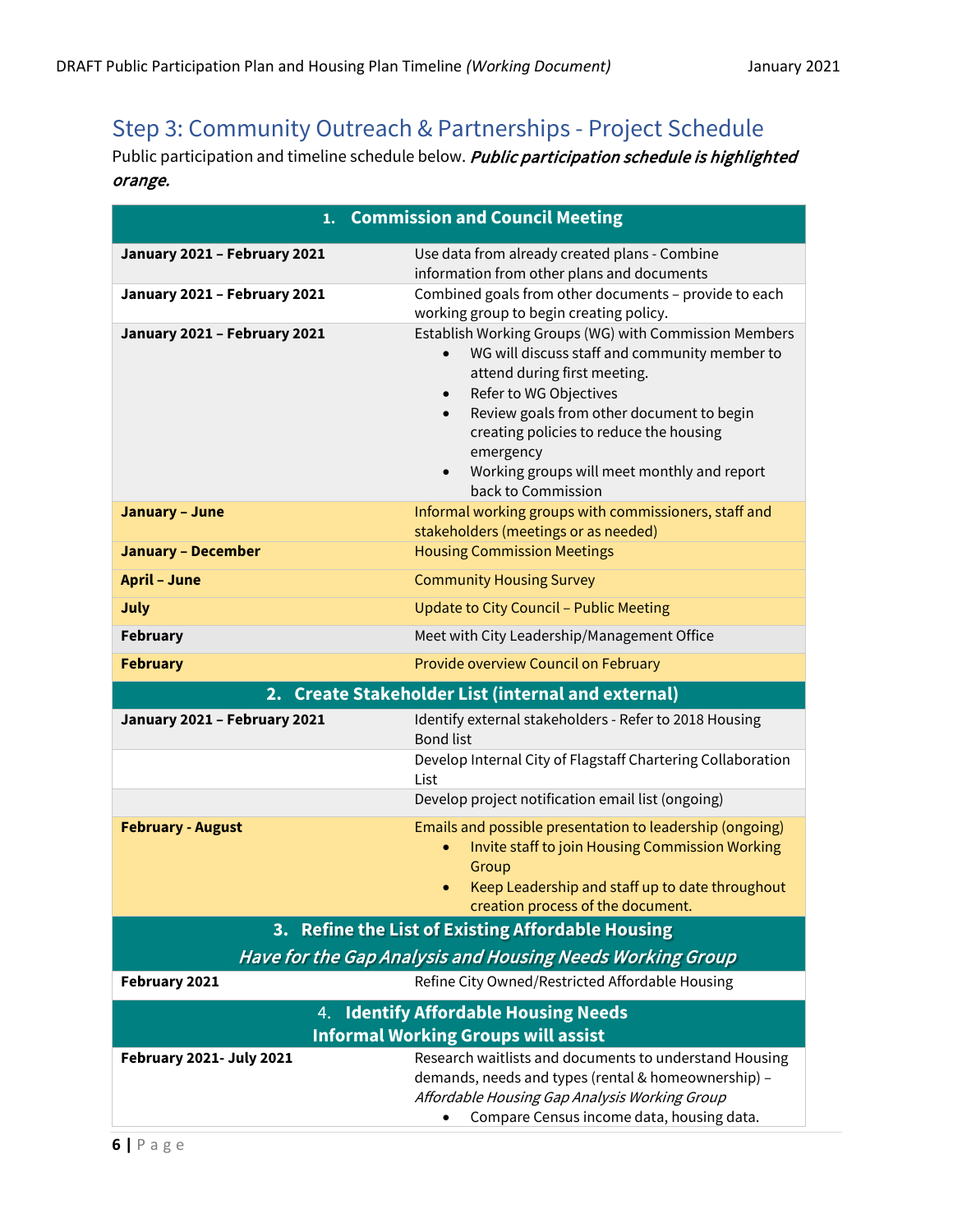|                                            | Use Methodology similar to Phoenix<br>$\bullet$                                                                                                                                                                                                                                                                                                                              |
|--------------------------------------------|------------------------------------------------------------------------------------------------------------------------------------------------------------------------------------------------------------------------------------------------------------------------------------------------------------------------------------------------------------------------------|
|                                            | Research population percentages compared (PIT,                                                                                                                                                                                                                                                                                                                               |
|                                            | Census)                                                                                                                                                                                                                                                                                                                                                                      |
|                                            | Front door numbers (rental)<br>$\circ$                                                                                                                                                                                                                                                                                                                                       |
|                                            | Attainability report (rental)<br>$\circ$                                                                                                                                                                                                                                                                                                                                     |
|                                            | ECONA - workforce (rental and<br>$\circ$                                                                                                                                                                                                                                                                                                                                     |
|                                            | ownership)                                                                                                                                                                                                                                                                                                                                                                   |
|                                            | Average first-time homebuyer's data<br>O                                                                                                                                                                                                                                                                                                                                     |
|                                            | (ownership)                                                                                                                                                                                                                                                                                                                                                                  |
| <b>March 2021</b>                          | Identify demographics of need for affordable housing: (con<br>plan and stakeholders)- Connection Between Health and<br>Affordable Housing Working Group - Use Numbers found<br>by Affordable Housing Gap Analysis Working Group<br>Homeless<br>$\circ$<br><b>Special Needs Populations</b><br>$\circ$<br>Extremely Low Income (30% of Area<br>$\circ$<br>Median Income (AMI) |
|                                            | Very Low Income (50% of AMI)<br>$\circ$                                                                                                                                                                                                                                                                                                                                      |
|                                            | Low Income (80% of AMI)<br>$\circ$                                                                                                                                                                                                                                                                                                                                           |
|                                            | Median Income (100% of AMI)<br>$\circ$                                                                                                                                                                                                                                                                                                                                       |
|                                            | Workforce Housing (80% - 120% of AMI)<br>$\circ$                                                                                                                                                                                                                                                                                                                             |
|                                            | 5. Create Affordable Housing Policy Initiatives and Strategies & Draft Plan                                                                                                                                                                                                                                                                                                  |
| January 2021 - July 2021                   | <b>Research Policy Examples</b>                                                                                                                                                                                                                                                                                                                                              |
| January 2021 - July 2021                   | Reach out to similar communities                                                                                                                                                                                                                                                                                                                                             |
| January 2021 - July 2021 (MAY)             | Develop Proposed (draft) Policy Initiatives and Strategy<br>Recommendations                                                                                                                                                                                                                                                                                                  |
| June - August                              | Internal Review with Staff and Legal of Policy Initiatives<br>and Strategies                                                                                                                                                                                                                                                                                                 |
| <b>August</b>                              | Present findings to the Housing Commission for                                                                                                                                                                                                                                                                                                                               |
|                                            | consideration of approval of draft Policy Initiatives and<br><b>Strategies</b>                                                                                                                                                                                                                                                                                               |
| <b>September</b>                           | Present Draft Housing Plan to Commission for                                                                                                                                                                                                                                                                                                                                 |
|                                            | consideration of approval                                                                                                                                                                                                                                                                                                                                                    |
| <b>September</b>                           | City Council Draft 10 Year Housing Plan Update                                                                                                                                                                                                                                                                                                                               |
|                                            | Presentation                                                                                                                                                                                                                                                                                                                                                                 |
| <b>October</b>                             | 30 Day Public Comment Period, Public Outreach Meetings,                                                                                                                                                                                                                                                                                                                      |
|                                            | <b>Community Forum Survey to Prioritize Policy Initiatives</b>                                                                                                                                                                                                                                                                                                               |
|                                            | and Strategies                                                                                                                                                                                                                                                                                                                                                               |
| <b>Finish Writing Draft Document</b><br>6. |                                                                                                                                                                                                                                                                                                                                                                              |
|                                            |                                                                                                                                                                                                                                                                                                                                                                              |
| <b>November</b>                            | Collect Public Comments to Draft Plan, Policy Initiative                                                                                                                                                                                                                                                                                                                     |
|                                            | and Strategies - Update Draft Plan                                                                                                                                                                                                                                                                                                                                           |
| <b>November</b>                            | Present Final 10 Year Housing Plan to Housing Commission                                                                                                                                                                                                                                                                                                                     |
|                                            | for consideration of adoption                                                                                                                                                                                                                                                                                                                                                |
| <b>December</b>                            | Present Final 10 Year Housing Plan to City Council for                                                                                                                                                                                                                                                                                                                       |
|                                            | consideration of adoption                                                                                                                                                                                                                                                                                                                                                    |